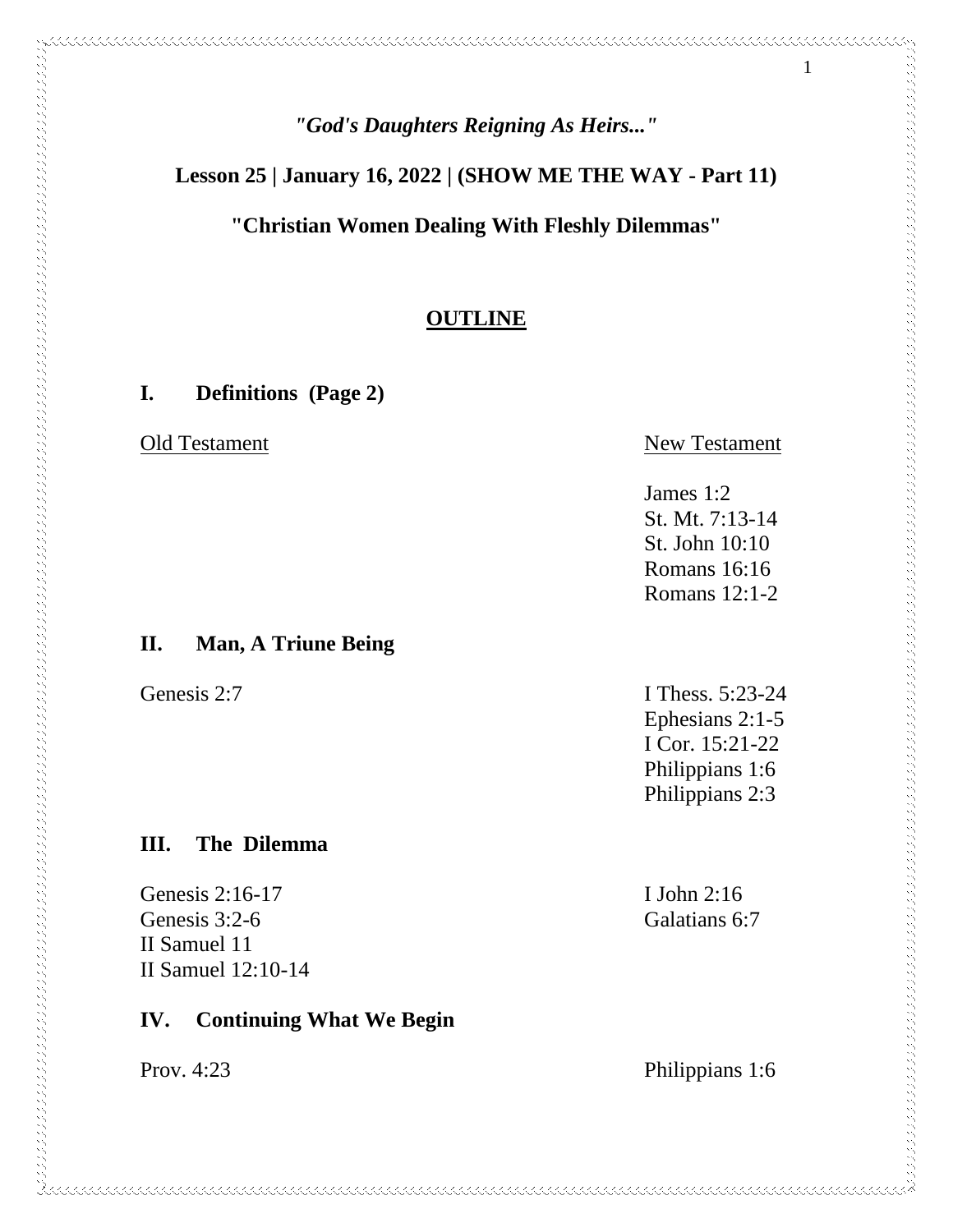Proverbs 3:5-6 I John 2:15-16

I Kings 17:21 Phil. 2:12-13 II Cor. 5:17 Isaiah 35:8 Romans 12:1-2 Phil. 4:13 Jude 24 II Cor. 4:7 I John 1:9

# **Definitions**

- 1. **Christian/Believing**: the description or type of women to whom this lesson refers – Christian rather non-Christian.
- 2. **Women/SisStars:** referring to the female gender.
- 3. **Deal(ing):** The action of the verb "deal." (Continuous Action)
	- 1) a way of acting in a specified manner toward others or toward events in life;
	- 2) A manner of conduct or behavior;
	- 3) How one handles situations;
- 4. **With:** A function word used to indicate close association;
- 5. **Fleshly:** the externals of life; pertaining to, concerned with or influenced by this life and things connected with this life;
- 6. **Dilemma:** A situation that requires a choice between two alternatives.

di – meaning two lemma – a proposition or alternative